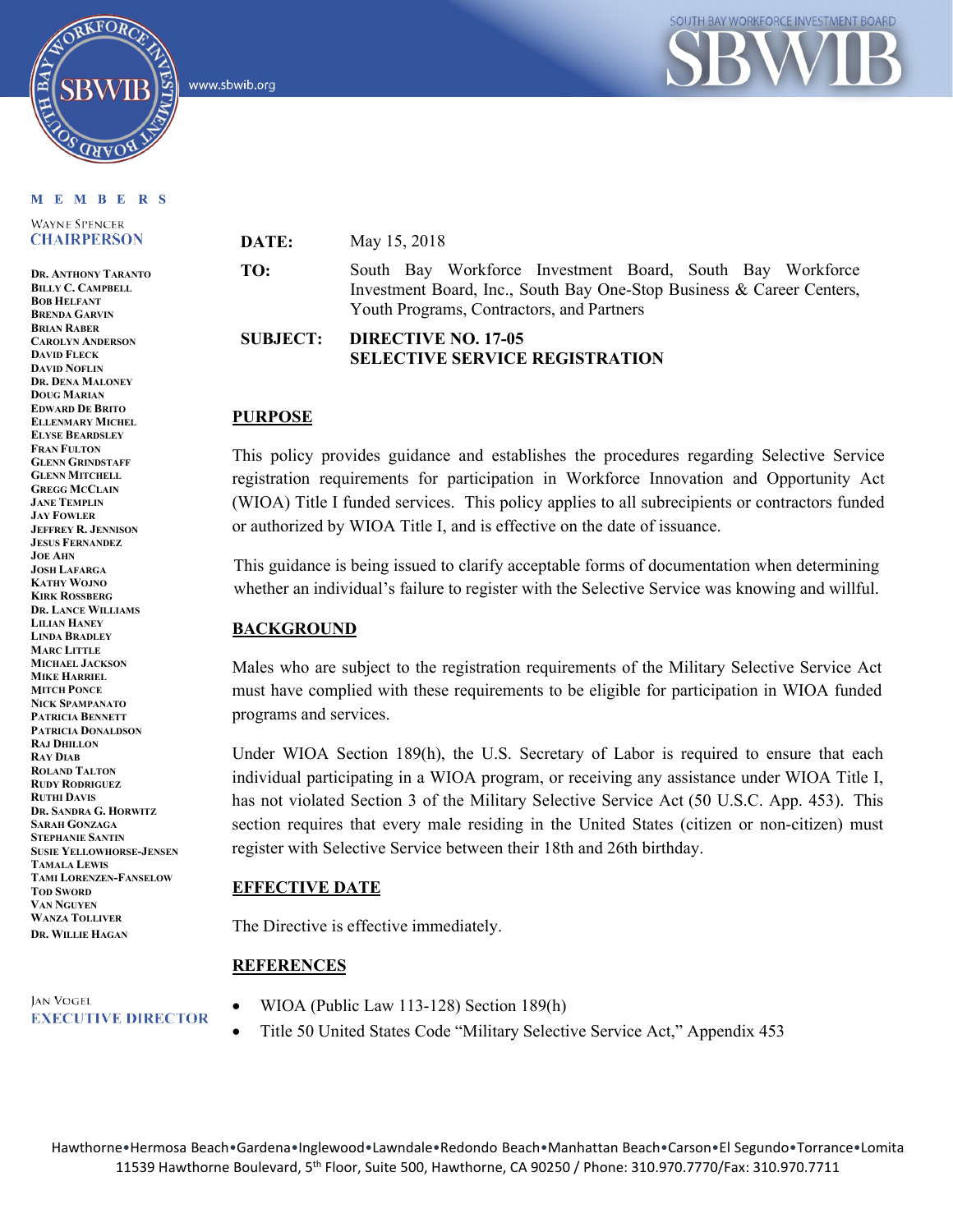- Training and Employment Guidance Letter (TEGL) 11-11, Change 2, *Selective Service Registration Requirements for Employment and Training Administration Funded Programs* (May 16, 2012)
- TEGL 8-98, Selective Service Registration (November 4, 1998)
- Employment Development Department, WSD16-18 Selective Service Registration
- <https://www.sss.gov/Portals/0/PDFs/WhoMustRegisterChart.pdf>
- <https://www.sss.gov/Portals/0/PDFs/DocumentationList.pdf>

# **POLICY**

All programs and services established or receiving assistance under WIOA Title I must comply with the Selective Service registration requirements. These requirements apply to both formula and discretionary grants awarded by the Department of Labor (DOL). They do not apply to programs funded or solely authorized by the Wagner-Peyser Act.

## **Selective Service Registration Requirements**

Males born on or after January 1, 1960, are required to register with the Selective Service within 30 days of their 18th birthday and up to, but not including, their 26th birthday.

## This includes the following males:

- U.S. citizens.
- Veterans discharged before their 26th birthday.
- Non-U.S. citizens, including undocumented immigrants, legal permanent residents, and refugees, who take up residency in the U.S. prior to their 26th birthday.
- Dual nationals of the U.S. and another country, regardless of whether they live in the U.S.

# Selective Service registration is **not** required for the following male **U.S. citizens**:

- Males who are serving in the military on full-time active duty.
- Males attending the service academies.
- Disabled males who were continually limited to a residence, hospital, or institution.
- Males who are hospitalized, institutionalized, or incarcerated are not required to register during their confinement. However, they must register within 30 days after being released if they have not yet reached their 26th birthday.
- Male veterans discharged after their 26th birthday.

## Selective Service registration is **not** required for the following male **non-U.S. citizens**:

- Non-U.S. males who entered the U.S. for the first time after their 26th birthday. Acceptable forms of supporting documentation include the following:
	- o Date of entry stamp in passport.
	- o I-94 with date of entry stamp on it.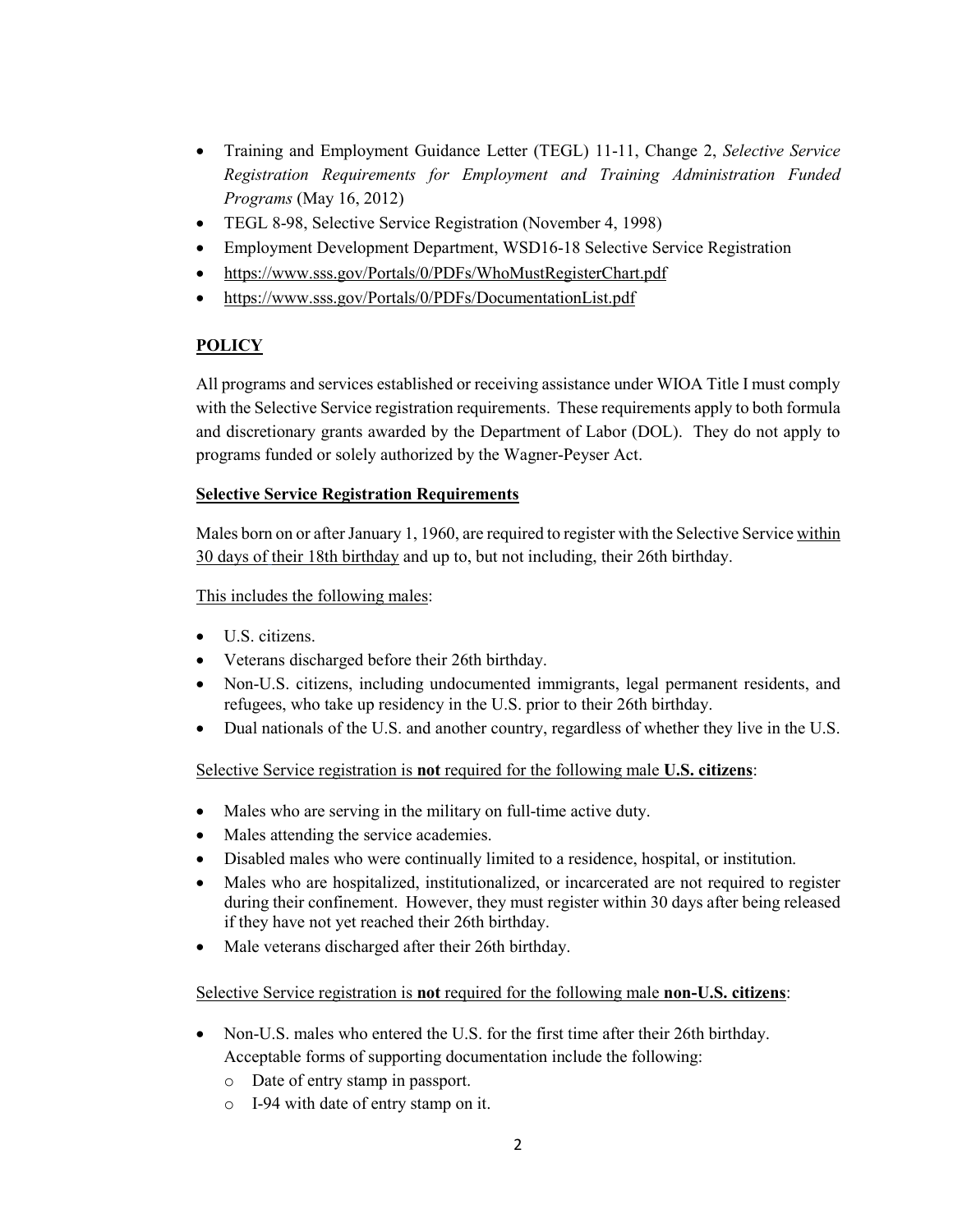- $\circ$  Letter from the U.S. Citizenship and Immigration Services indicating the date the male entered the U.S. presented in conjunction with documentation establishing the male's age.
- Non-U.S. males who entered the U.S. illegally after their 26th birthday. They must provide proof that they were not living in the U.S. from age 18 through 25.
- Non-U.S. males on a valid non-immigrant visa. Examples of Non-Immigrant Visa Categories
	- o A/G Diplomatic and International Organization Personnel
	- o I Media Representatives
	- o B Visitors for Business or Tourism
	- $\circ$  L Intracompany Transferees
	- o O Individuals of Extraordinary Ability or Achievements
	- $O$  J Exchange Visitor
	- $\circ$  O Cultural Visitor
	- $\circ$  P Athletes and Entertainers
	- o E-1/E-2 Treaty Traders and Treaty Investors
	- o R Religious Workers
	- o H-1B/E-3 Special Occupation Workers
	- o TN NAFTA Professional
	- o H-2 Temporary Agricultural and Non-Agricultural Workers
	- o K/V Nonimmigrants Intending to Adjust Status
	- o H-3 Trainees F/M Student; Academic, Vocational

### Transsexual, Transgendered & Intersex Individuals

The requirement for transsexual, transgendered, and intersex individuals to register with the Selective Service depends upon the gender recorded on their birth certificate. According to the Selective Service website, "Individuals who are born female and have a gender change are not required to register. U.S. citizens or immigrants who are born male and have a gender change are still required to register."

The above list of Selective Service registration requirements is not exhaustive. Additional information regarding these requirements, including a **Quick Reference Chart** showing who must register, can be found on the [Selective Service](http://www.sss.gov/) website.

#### **Acceptable Documentation**

In order to be eligible to receive WIOA-funded services, all males born on or after January 1, 1960, must present documentation showing compliance with the Selective Service registration requirements.

Acceptable documentation to determine a person's eligibility for WIOA Title I programs includes the following: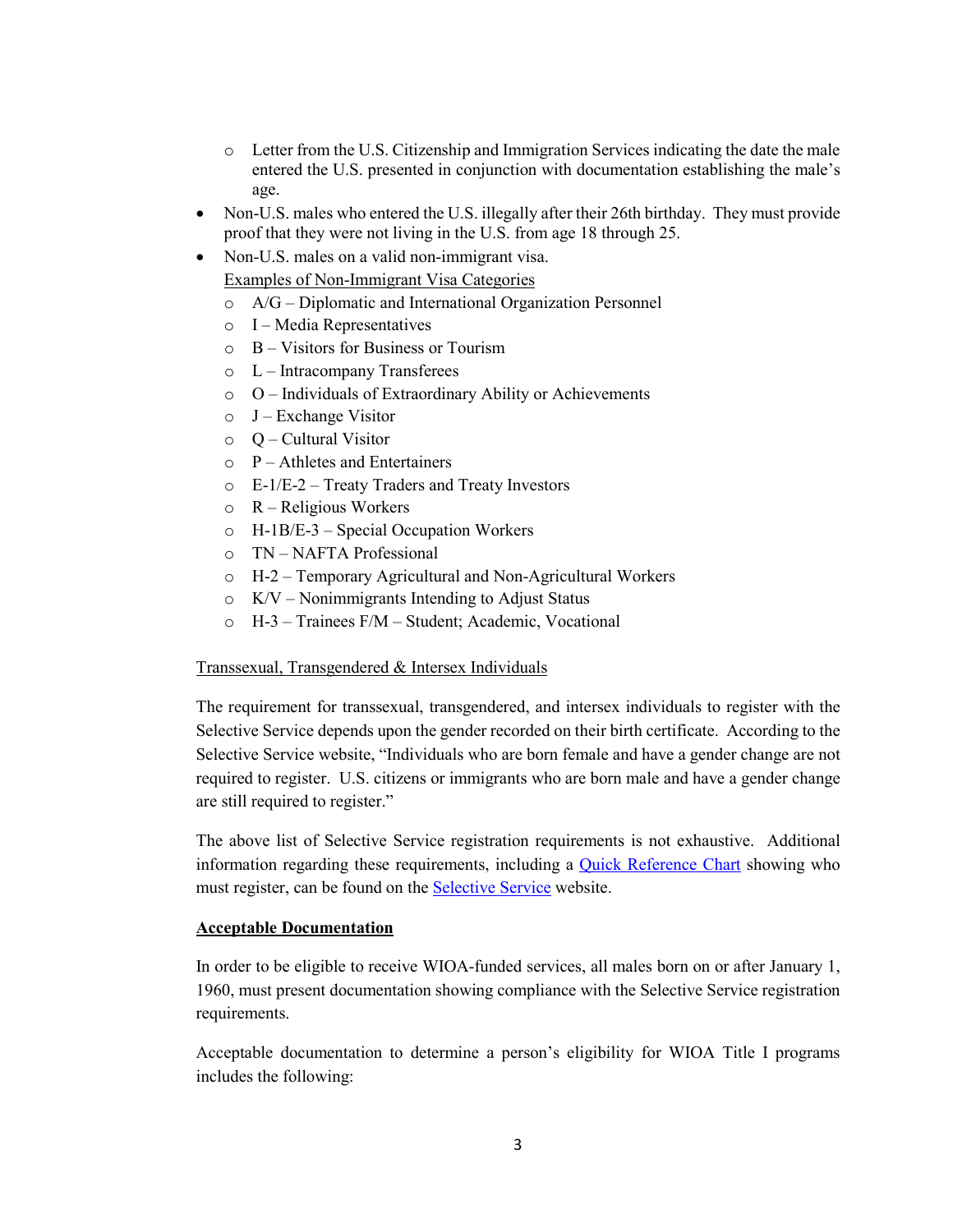- Selective Service acknowledgement letter.
- Report of Separation form (Form DD-214). Should be used only if veteran was discharged after his 26th birthday.
- Screen printout of the [Selective Service Verification](https://www.sss.gov/) site. For males who already registered, this website can be used to confirm their Selective Service number as well as the date of registration, by entering a last name, social security number, and date of birth.
- Selective Service registration card.
- Selective Service verification form (Form 3A).
- Stamped post office receipt of registration.

## Registration Requirements for Males Under 26

Before being enrolled in WIOA-funded services, all males who are not registered with the Selective Service and have not reached their 26th birthday must register through the Selective Service website. If a male turns 18 while participating in WIOA-funded services, registration with Selective Service must be completed no later than 30 days after he becomes 18 in order to continue to receive WIOA-funded services. If a male under the age of 26 refuses to register with Selective Service, WIOA-funded services must be suspended until he registers.

### Non-Registration by Males 26 and Older

Subrecipients or contractors who receive WIOA Title I funding must establish a policy for those potential participants who are 26 or older that failed to register with the Selective Service. This policy may either request a Status Information Letter from a potential participant before making a determination of knowing and willful failure to register, or initiate the process to determine if the potential participant's failure was knowing and willful without first requesting a Status Information Letter.

Before enrolling in WIOA-funded services, all males 26 and older must provide one of the following:

- Documentation showing they were not required to register.
- If they were required to register, documentation establishing that their failure to register was not knowing or willful.

#### Status Information Letter

An individual may obtain a Status Information Letter from the Selective Service if one of the following applies:

- The individual believes he was not required to register.
- The individual did register but cannot provide the appropriate documentation.

The **Status Information Letter Request** form and instructions can be accessed through the Selective Service website. If an individual decides to request a Status Information Letter, they will need to describe, in detail, the circumstances that prevented him from registering (e.g.,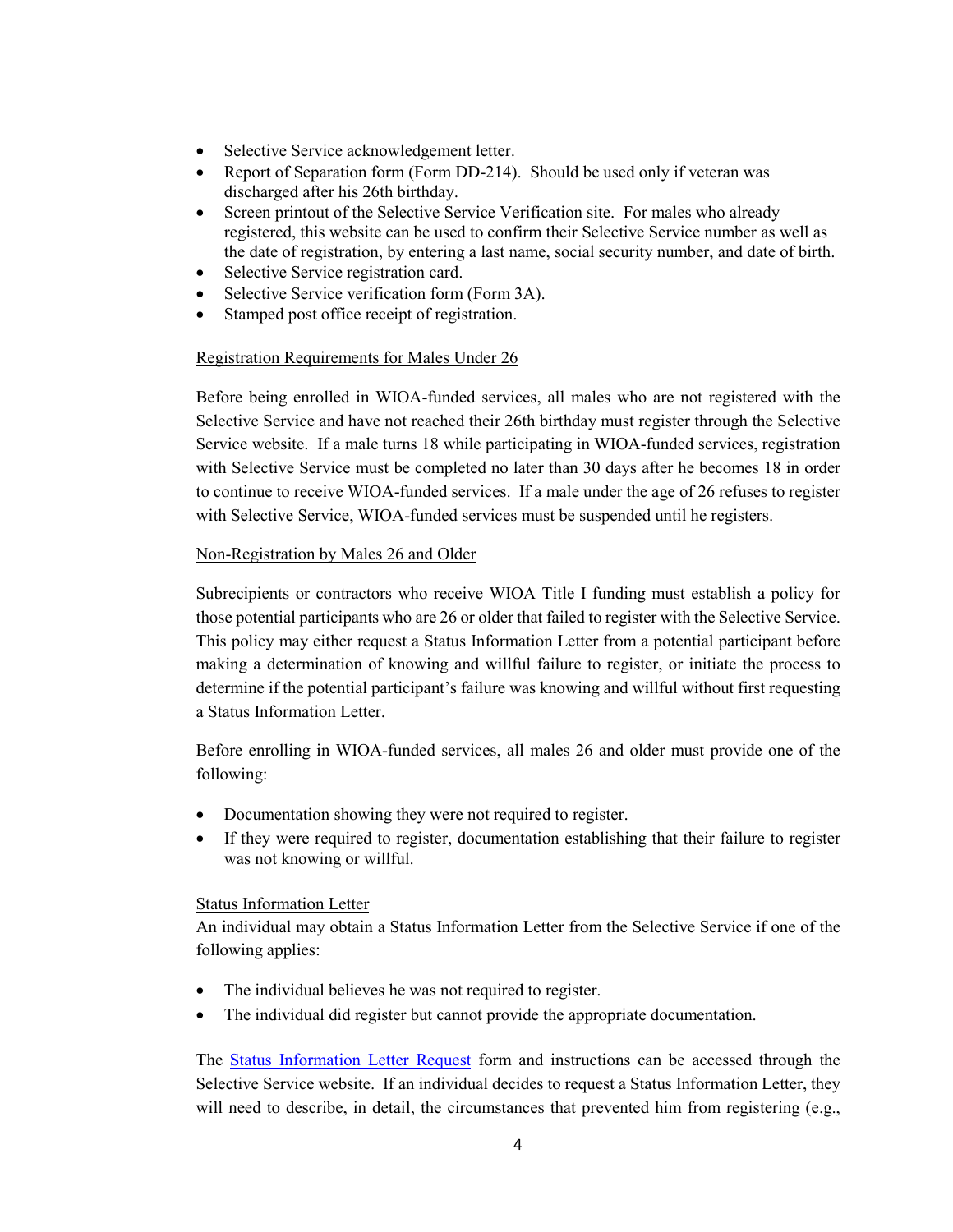hospitalization, incarceration, or military service) and provide documentation of those circumstances. The documentation should be specific as to the dates of the circumstances.

If the Status Information Letter indicates that an individual was not required to register for the Selective Service, then he is eligible to enroll in a WIOA-funded service.

If the Status Information Letter indicates that the individual was required to register and did not register, he is presumed to be disqualified from participation in WIOA-funded activities and services until it can be determined that his failure to register was not knowing and willful. All costs associated with grant-funded services provided to non-eligible individuals may be disallowed.

### How to Determine "Knowing and Willful" Failure to Register

If the individual was required but failed to register with the Selective Service, as determined by the Status Information Letter or by his own acknowledgement, the individual may only receive services if he establishes that the failure to register was not knowing and willful. The subrecipient or contractor that enrolls individuals in WIOA-funded activities, and is thereby authorized to approve the use of WIOA grant funds, is the entity responsible for evaluating the evidence presented by the individual and determining whether the failure to register was knowing and willful.

## Documentation

Evidence presented may include the individual's written explanation and supporting documentation of his circumstances at the time of the required registration and the reason(s) for failure to register. The individual should be encouraged to offer as much evidence and in as much detail as possible to support his case. The following are examples of documentation that may be of assistance in making a determination in these cases:

- Service in the Armed Forces Evidence that a male has served honorably in the U.S. Armed Forces, such as a Form DD-214 or his Honorable Discharge Certificate. These documents serve as evidence that his failure to register was not knowing and willful.
- Third Party Affidavits Affidavits concerning reasons for not registering from parents, teachers, employers, doctors, and others may help subrecipients or contractors in making a determination regarding willful and knowing failure to register.
- Self-Attestation Signed statement that explains why the individual's failure to register was not knowing and willful.

**\*Please note, self-attestation may serve as sufficient evidence when other options of documentation or third party corroboration are not available. For a self-attestation statement template please see Attachment 1 of this directive.**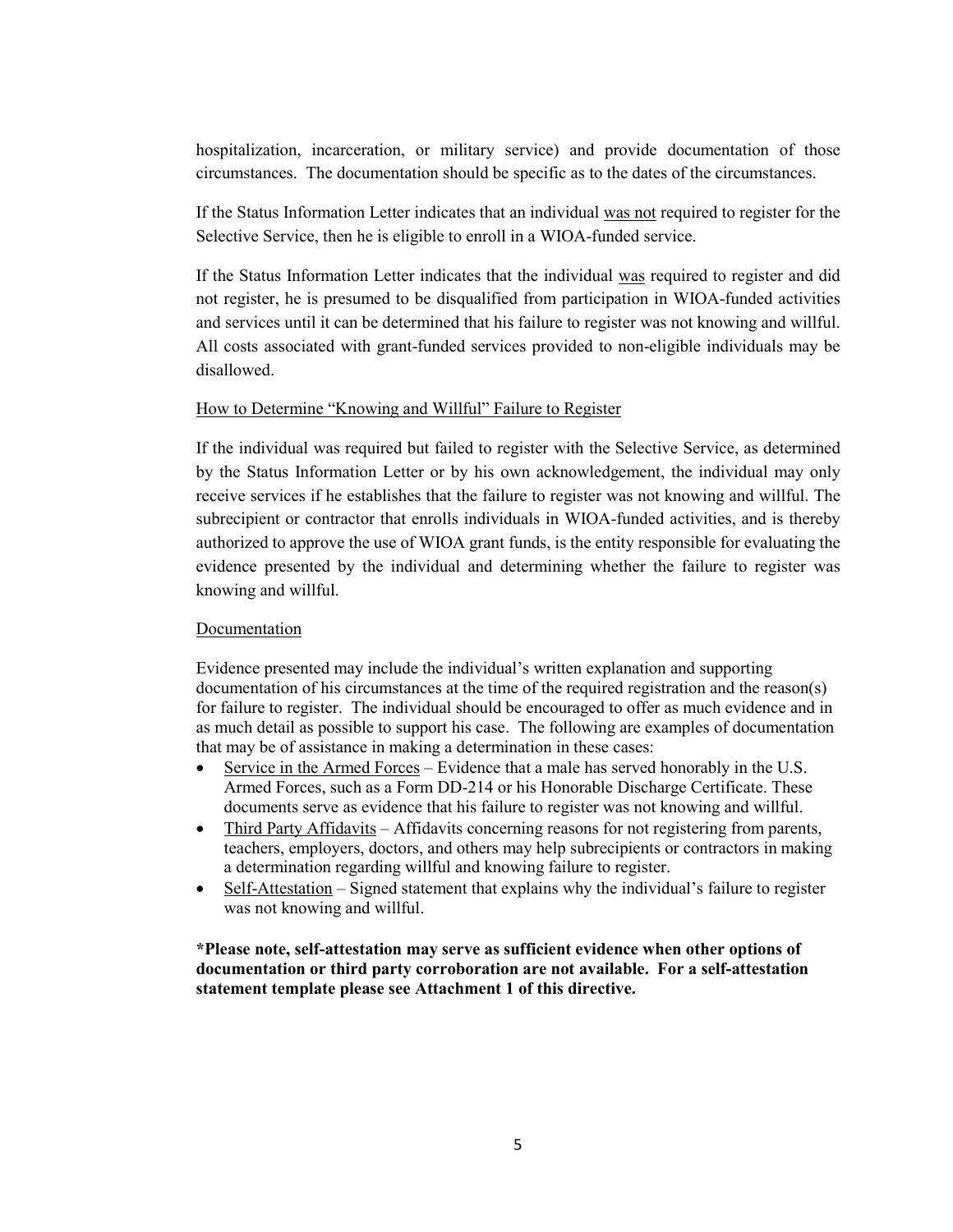## Model Questions

In order to establish consistency regarding the implementation of the requirement, subrecipients or contractors should use the following questions as a model for determining whether a failure to register is knowing and willful.

To determine whether the failure was "knowing," authorized organizations should ask the following:

- Was the individual aware of the requirement to register?
- If the individual knew about the requirement to register, was he misinformed about the applicability of the requirement to him (e.g., veterans who were discharged before their 26th birthday were occasionally told that they did not need to register)?
- On which date did the individual first learn that he was required to register?
- Where did the individual live when he was between the ages of 18 and 26?
- Does the status information letter indicate that Selective Service sent letters to the individual at that address and did not receive a response?

To determine whether the failure was "willful," authorized organizations should ask the following:

- Was the failure to register done deliberately and intentionally?
- Did the individual have the mental capacity to choose whether to register and decided not to register?
- What actions, if any, did the individual take when he learned of the requirement to register?

## Results of Findings

If an authorized organization determines that an individual's failure to register with the Selective Service was not knowing and willful and the individual is otherwise eligible, services may be provided. However, if the authorized organization determines that evidence shows that the individual's failure to register was knowing and willful, WIOA services must be denied. Individuals who are denied services must be advised of available grievance procedures. Authorized organizations must keep documentation related to evidence presented in determinations on Selective Service.

# **ACTION**

Please bring this directive to the attention of all relevant parties.

# **FILING INSTRUCTIONS**

Retain this directive until further notice.